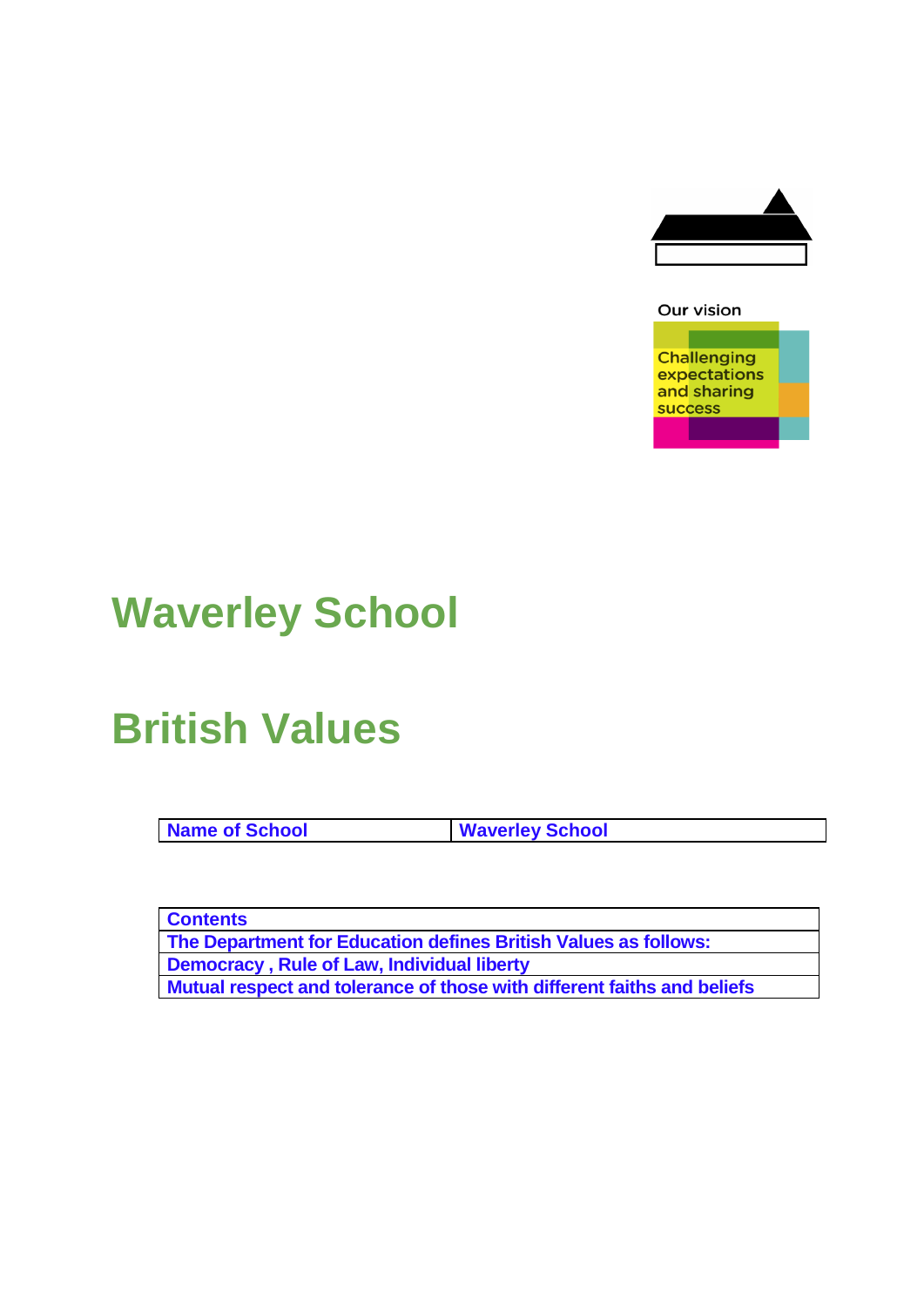# **British Values** the Department for Education states that there is a need:

*"To create and enforce a clear and rigorous expectation on all schools to promote the fundamental British values of democracy, the rule of law, individual liberty and mutual respect and tolerance of those with different faiths and beliefs".*

# **The Department for Education defines British Values as follows:**

- Respect for democracy and support or participation in the democratic process
- Respect for the basis on which the law is made and applies in England
- Support for equality of opportunity for all
- Support and respect for the liberties of all within the law
- Respect for and tolerance of different faiths and religious and other beliefs

Our school reflects British values in all that we do. We aim to nurture our children on their journey through life so they can grow into safe, caring, democratic, responsible and tolerant adults who make a positive difference to British society and to the world. We encourage our children to be creative, unique, open-minded and independent individuals, respectful of themselves and of others in our school, our local community and the wider world.

### *At Waverley, we actively promote British values in the following ways:*

### **Democracy**

- All children are encouraged to debate topics of interest, express their views and make a meaningful contribution to the running of the school on matters that directly involve pupils. Children also have the opportunity to have their voices heard through pupil questionnaires and pupil surveys.
- The principle of democracy is explored in the curriculum as well as during assemblies and special days.
- Waverley pupils have had active involvement in the selection processes of new staff.

### **Rule of Law**

- Our school follows 'Golden Rules', which are integral to our learning and ethos every day.
- The Golden rules and expectations are clear, fair and regularly promoted.
- Pupils are always helped to distinguish right from wrong, in the classroom, during assemblies and on the playground.
- Pupils are encouraged to respect the law and Waverley enjoys visits from authorities such as the Police, Fire Service, Ambulance, etc. to help reinforce this message